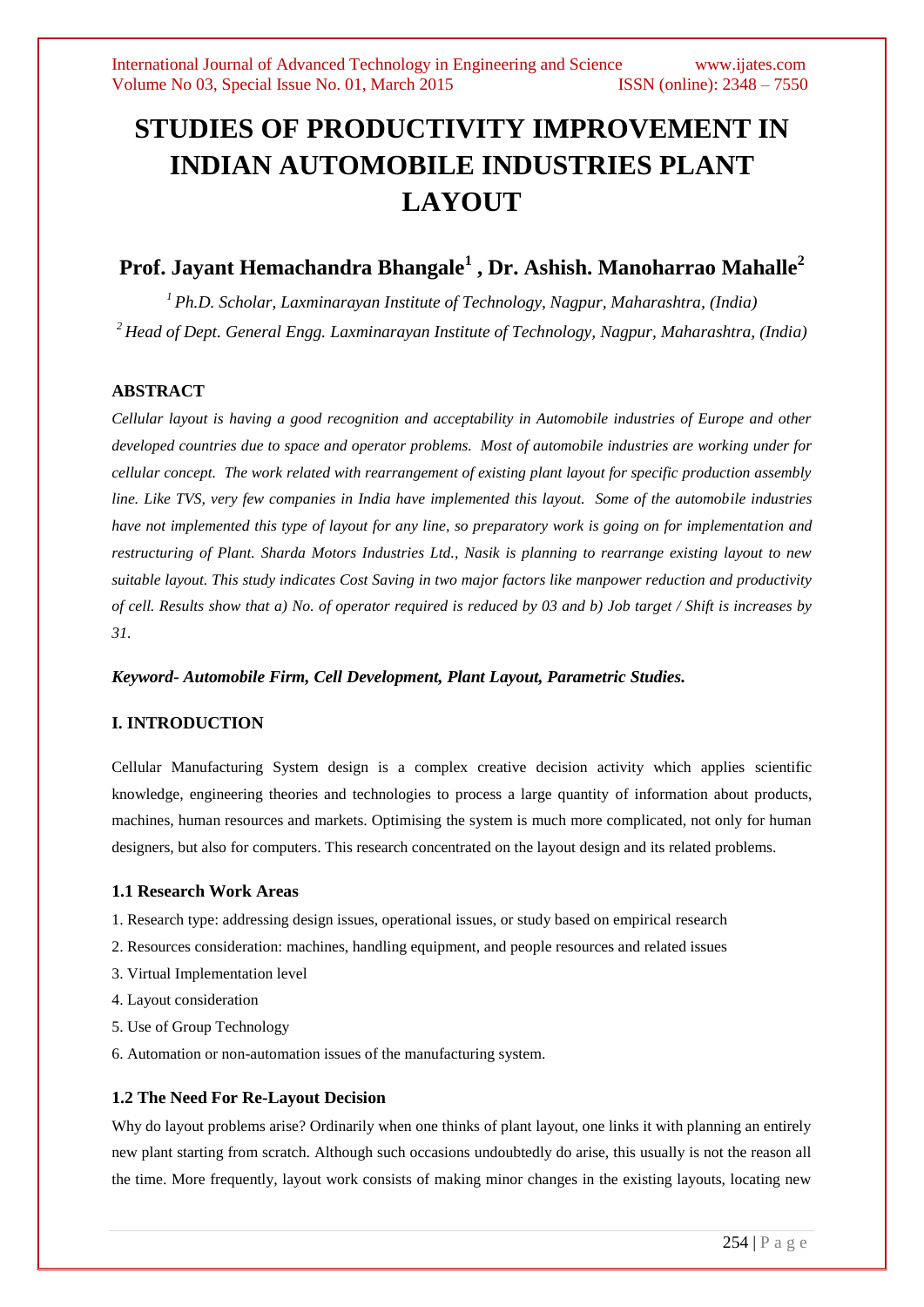machines, revising a small section of the plant, or making occasional changes in material handling systems or

so. The most common reasons for redesigning of plant are the result of one or more than one of the following:

- 1. Inefficient operations i.e. high cost of production, bottlenecks etc.
- 2. Changes in the design of production/services.
- 3. Introduction of new product services.
- 4. Changes in mix of outputs.
- 5. Changes in volume of output.
- 6. Obsolescence or failure of existing equipment.
- 7. High percentage of rejection.
- 8. Congestion in plant, lack of storage space etc.
- 9. Workers complaint regarding working conditions, (noise, light, temperature etc)
- 10. High rate of accident or safety hazard.
- 11. Changes in the location of market for existing products.
- 12. Environmental changes.
- 13. Changes in factory legislation.
- 14. Redesign of material handling system.

#### **1.3 Space Requirement**

Once the flow pattern is designed and some thought is given to the service and auxiliary activities, it is necessary to make preliminary estimates of the total space required for production centres, space for storage of material and for each activity in the faculty. A first estimate of the total space required may be arrived at by estimating an appropriate number of square feet(with the aid of a production space requirement sheet), for each piece of machine or equipment, including the area for workers, maintenance services, material get down, access to aisle and general or supporting areas. After estimating space needed for each activity or function the Total Space Requirement is worked out for all activity areas.

It should be emphasized that space determination made at this stage are estimates. They should very likely be optimistic enough to be sure that there is sufficient area.

In making the space calculations, space must be included for:

- a) Raw material storage
- b) In- process inventory storage
- c) Finished good storage
- d) Aisles, cross aisles and main aisles
- e) Receiving and shipping
- f) Material-handling equipment storage
- g) Tool rooms and tool cribs
- h) Maintenance
- i) Packaging
- j) Supervision
- k) Quality control and inspection
- l) Health and medical facilities
- m) Food service
- n) Offices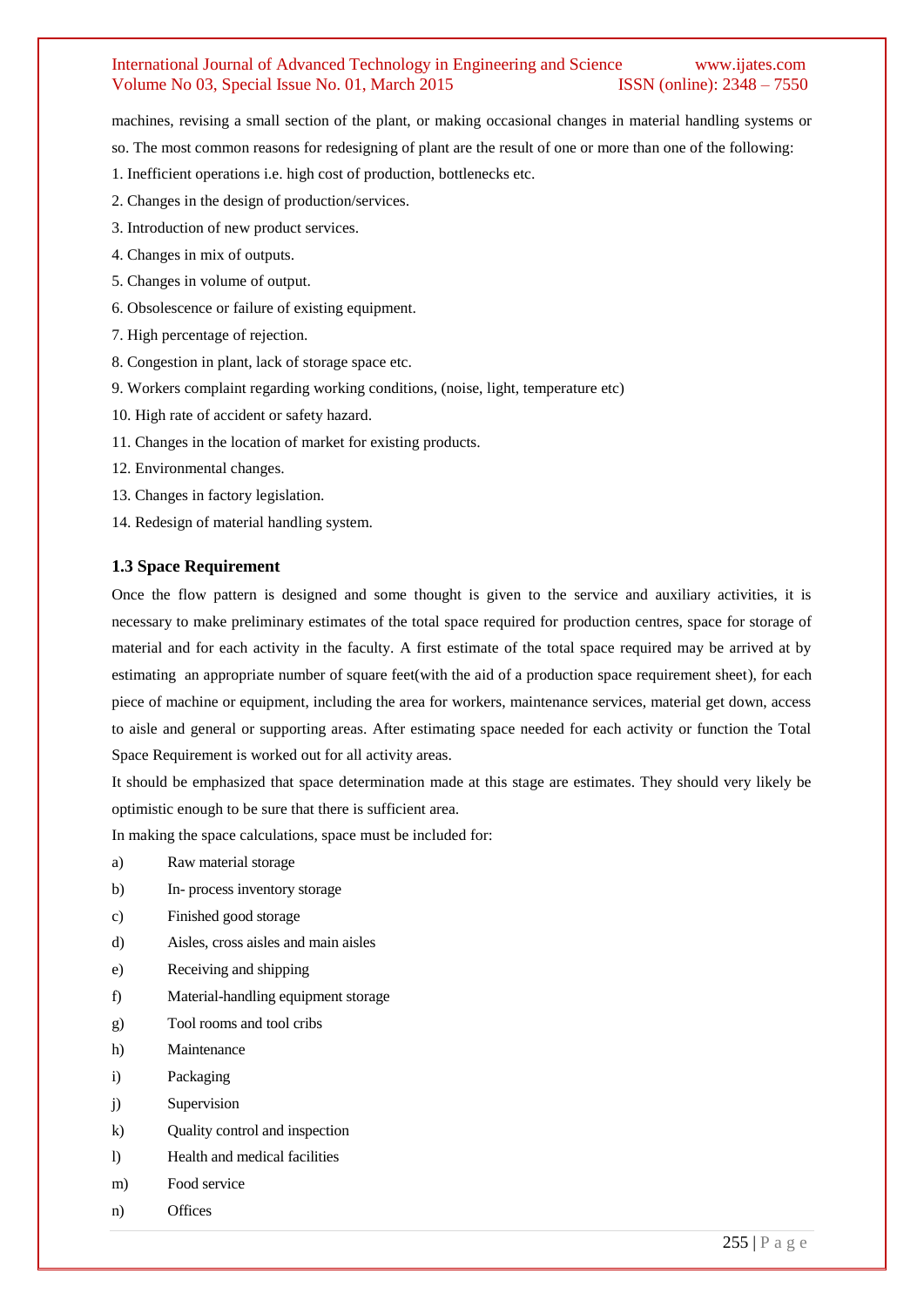- o) Employee and visitors parking
- p) Receiving and shipping parking.

#### **II. LITERATURE REVIEW**

In CM part families are formed based on their similar processing requirements and the grouping of machines into manufacturing cells to produce the formed part families investigated by Barve [1]. In order to handle new product designs and product demand general- purpose machines and equipment are use in CM which reduces efforts in term of time and cost. Thus it gives great great flexibility in producing a variety of products as explained in recent reviews by [2]. Pasupuleti investigated the performance measures like the make span, mean flow time, mean lateness and mean tardiness are used to evaluate the considered dispatching rules. The method gives the sequence of parts to process on each machine and the total schedules for all the operations of the parts [3]. Elmaraghy et al. developed model for assessing the layout structural complexity of manufacturing systems. Guidelines such as reducing number of cycles, density and decision points are recommended to reduce manufacturing systems layout complexity. Author focused on two important planning objects the planning of capacities and orders [4]. To bridge the gap between conceptual works on the one hand and quantitative contributions on the other, they provided a framework for the structuring of planning tasks. In showing similarities and differences between existing works and planning tasks, the review aims at contributing towards a common understanding of production management in the automotive industry [5]. Thottungall and Sijo suggested that the optimal layout strategy for the company which is a combination of product line layout and process layout [6].

Dombrowskia and Ernsta studied a scenario based simulation approach to find out factory layout variants that are adequate for future requirements which is verified by a case study. Results showed that a scenario-based simulation approach is feasible for developing, analyzing and evaluation various variants of the production [7]. Yinhua examined perceptual error in the monitoring mode and cognitive error in fault diagnosis during malfunctions. The simulation results coincide well qualitatively with observations of actual plant operations and simulator training. This operator model can be used to analyze the generation mechanism of various types of human errors from the viewpoint of cognitive information processing [8].

Andrew developed A discrete event simulation model was developed and used to estimate the storage area required for a proposed overseas textile manufacturing facility. Discrete event simulation is concerned with the modeling of systems that can be represented by a series of events. The process of undertaking the simulation project initiated useful discussions regarding the operation of the facility covering areas such as the management of the departments and their interrelationships, the accuracy of data held on machine capacity, working practices such as shift patterns and examination of production rules that had evolved over time without any formal assessment of their appropriateness [9].

#### **III. METHODOLOGY**

#### **3.1 Plan Possible New Layouts**

When the team has an idea of what to change, it plans a new layout. The team follows several guidelines:

- 1. Layout in the process sequence is the basic principle.
- 2. Machines are placed close together, with room for only a minimum quantity of WIP.
- 3. The layout curves in a U or C shape, with the last machine near the first to reduce walking between cycles.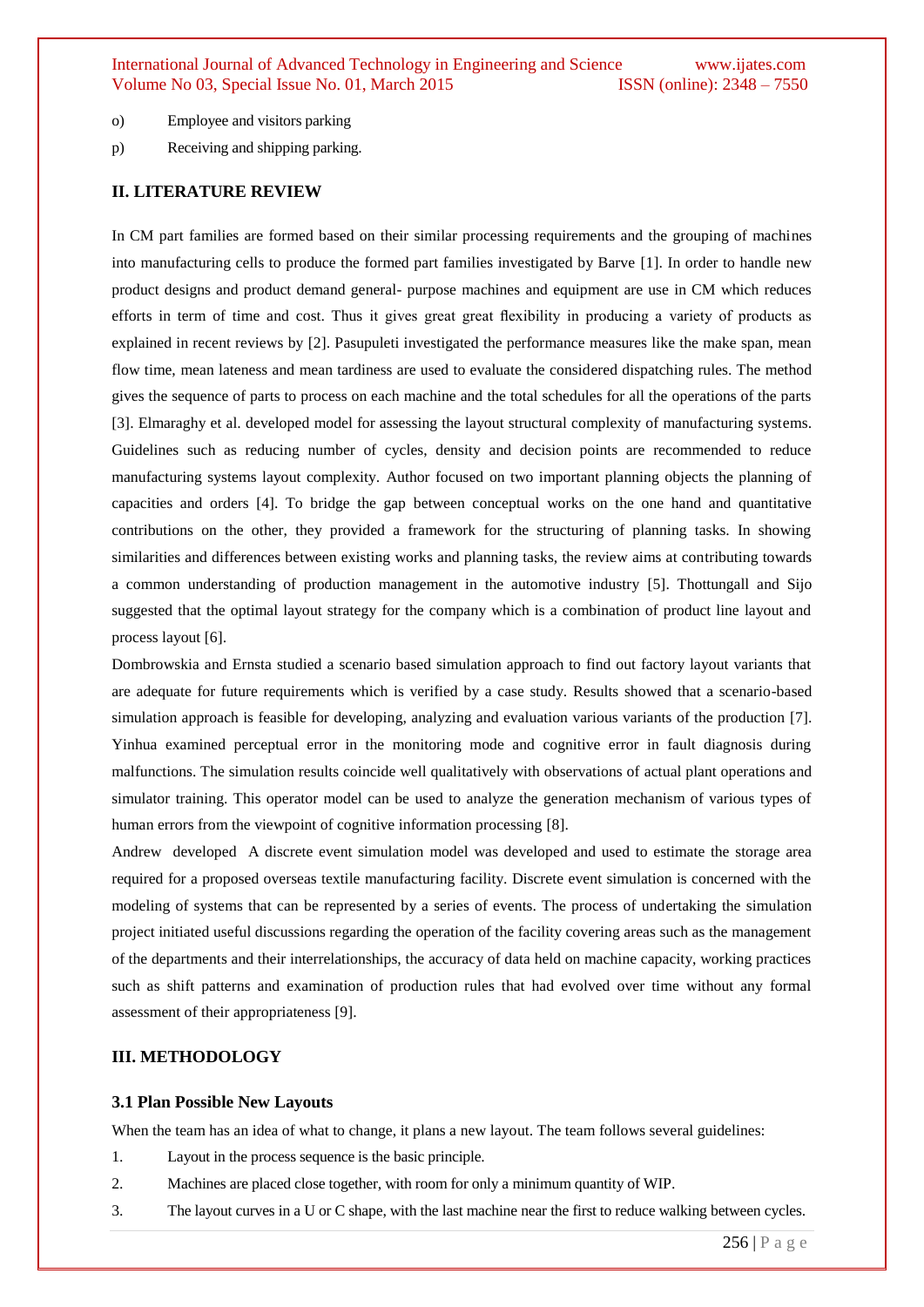4. The process flow is often counter clockwise. As people walk around to operate the cell, the right hand, which has more control in most people, is then next to the machine; this allows efficient handling of tools and parts, with less turning and reaching over.

#### **3.2 Methodology Adopted To Achieve the Objectives Is As Follows**

- 1. Experiments to eliminate waste, to improve the division of processes and balancing of labour.
- 2. Approach starts by coordinating the timing of production with customer needs.
- 3. Studying the existing layout
- 4. Identifying operation sequence  $\&$  elemental Operation time details for each machine.
- 5. Calculation of machine capacity for each machine.
- 6. Developing proposed layout for each production line in cellular layout.
- 7. Calculation of manpower utilization for each production line in new layout.
- 8. Determination of material handling route for each production line in new cellular layout..
- 9. Determination of WIP inventory and trolleys requirement for each production line in new cellular layout.
- 10. Cost analysis.

#### **IV. EXISTING LAYOUT**

Case considered for study is from Sharda Motors Industries Ltd., Nasik, one of the major automobile manufacturers for various MNC like Mahindra & Mahindra Ltd., Maruti Udyog Ltd., TELCO and many more. Name of Component: Scorpio W105 Front Pipe for Mahindra & Mahindra Ltd. Nasik.

Fig. 1 shows present layout of Scorpio W105 Front Pipe Assembly Layout in Sharda Motors Industries Ltd. Problems identified in existing layout are-

- $\checkmark$  Manpower utilization is less than required capacity.
- Material handling route are not properly defined, so handling time required for components is more in existing
- $\checkmark$  layout.
- $\checkmark$  High Work in Process (WIP) inventory.
- $\checkmark$  Space Utilization
- $\checkmark$  Capacity utilization of machines are low.
- $\checkmark$  Machine changeover time is more.
- $\checkmark$  The wide entry and exit points between lines have the operator empty-handed too much of the time.
- Extra operator makes line crowed.

Fig.1 shows layout is used for production of two different front pipe assembly i.e. one for New Launch MHAWK Scorpio Model and second for old LCCR Scorpio model.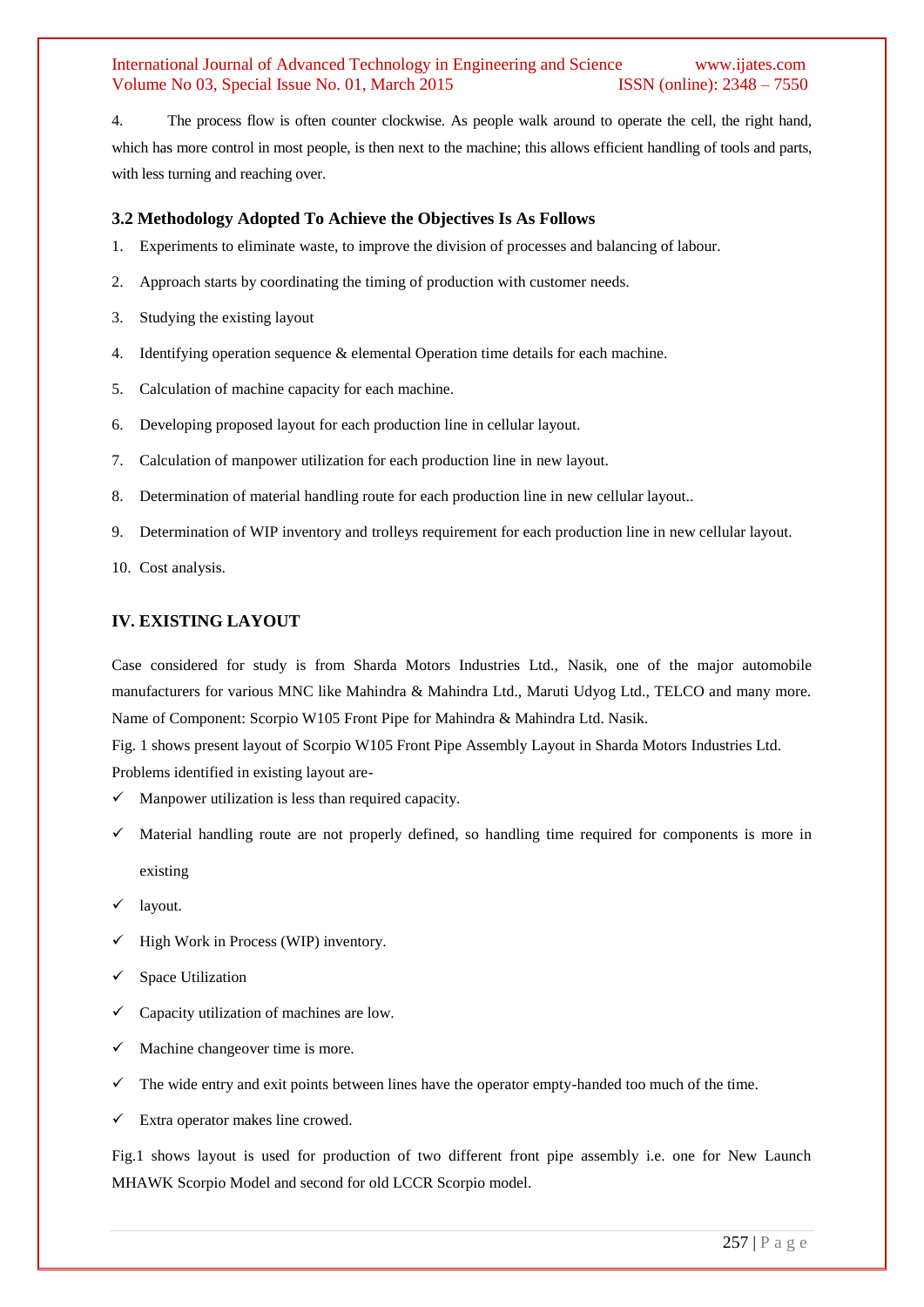

**Fig.1 Scorpio W105 Front Pipe Assembly Layout**

## **1. Layout No. 01**

Scorpio W105 MHAWK Front Pipe Assembly Layout

Operation sequence in current layout is as shown in Fig.1 by arrows.



**Fig.2 Scorpio W105 MHAWK Front Pipe Assembly Layout**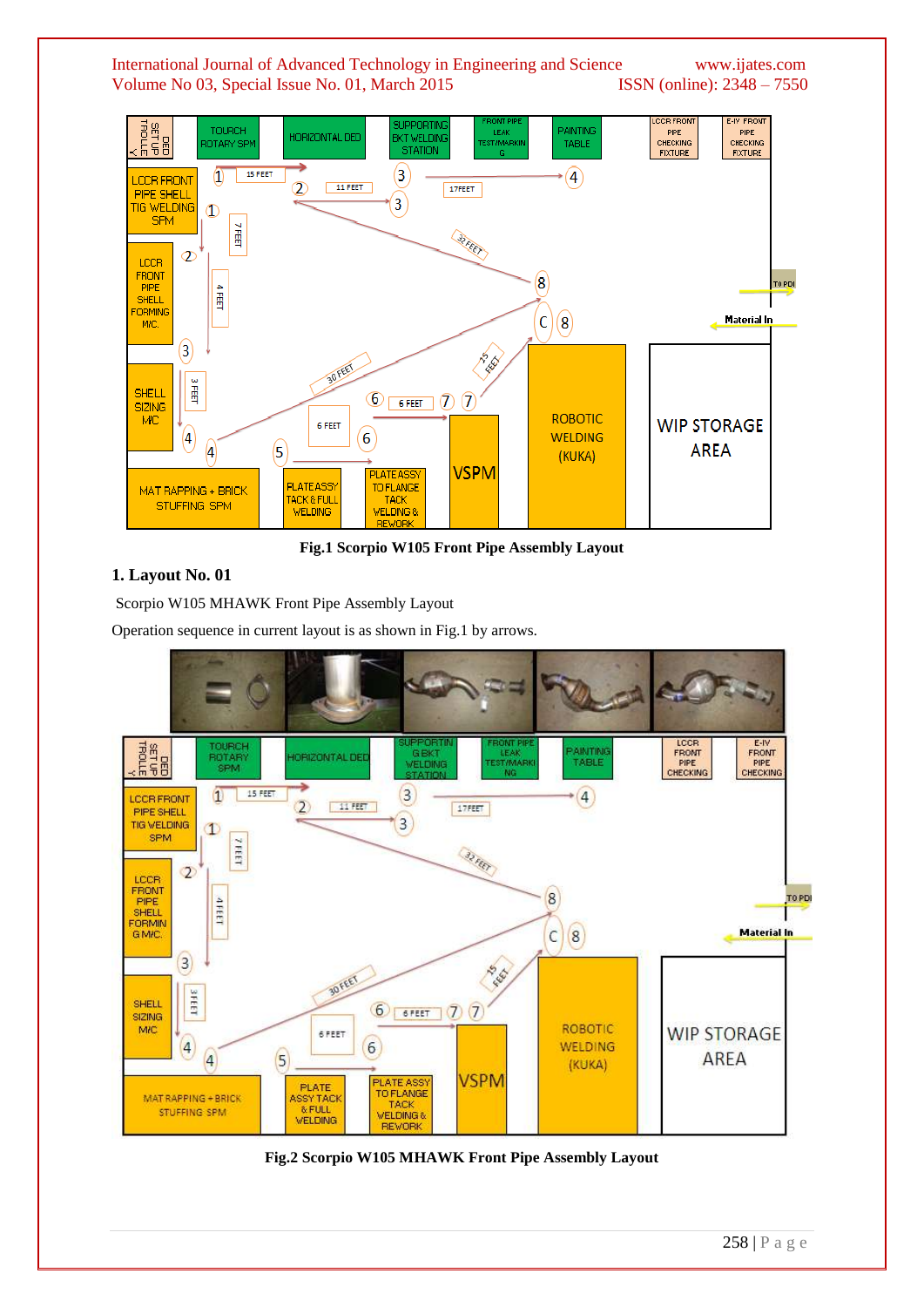| CYCLE TIME for FRONT PIPE ASSY MHAWK                                       |                |                                                                   |     |                |     |                  |     |              |                                 |                                |
|----------------------------------------------------------------------------|----------------|-------------------------------------------------------------------|-----|----------------|-----|------------------|-----|--------------|---------------------------------|--------------------------------|
| <b>TOTAL</b>                                                               |                |                                                                   |     | TIME IN SECOND |     | <b>AVAILABLE</b> |     |              |                                 |                                |
| <b>OPERA</b><br><b>TORS</b><br>5                                           | ST.<br>NO.     | <b>DESCRIPTION</b>                                                | 1ST | 2ND            | 3RD | 4TH              | 5TH | <b>FINAL</b> | <b>TIME</b><br>IN<br><b>MIN</b> | <b>JOB PER</b><br><b>SHIFT</b> |
| <b>OPERA</b><br><b>TOR</b><br>NO. 1                                        | $\mathbf{1}$   | <b>STRAIGHT</b><br>PIPE+FLANGE<br><b>SPM</b>                      | 88  | 84             | 85  | 96               | 88  | 88.2         | 27000                           | 306.12                         |
| <b>OPERA</b><br><b>TOR</b><br>NO. 2                                        | $\overline{2}$ | <b>BELLOW+CA</b><br><b>TCON+BELLO</b><br>W OUT PIPE<br><b>SPM</b> | 112 | 129            | 129 | 132              | 125 | 125.4        | 27000                           | 215.31                         |
| <b>OPERA</b><br><b>TOR</b><br>NO. 3                                        | 3              | <b>FRONT</b><br><b>PIPE</b><br><b>BKT WELD</b>                    | 133 | 130            | 131 | 128              | 140 | 132.4        | 27000                           | 203.92                         |
| <b>OPERA</b><br><b>TOR</b><br>NO. 4                                        | $\overline{4}$ | <b>LEAK</b><br><b>TEST/TAPPIN</b><br><b>G/MARKING</b>             | 155 | 152            | 142 | 143              | 155 | 149.4        | 27000                           | 180.72                         |
| <b>OPERA</b><br><b>TOR</b><br>NO. 5                                        | 5              | CHEAPING &<br><b>PAINTING</b>                                     | 182 | 190            | 185 | 187              | 188 | 186.4        | 27000                           | 144.84                         |
| <b>OPERA</b><br><b>TOR</b><br>NO. 5                                        | 6              | <b>HEAT SHIELD</b><br>AASY                                        |     |                |     |                  |     |              |                                 |                                |
| <b>OUTPU</b><br>T PER<br><b>OPERA</b><br><b>TOR</b><br>PER<br><b>SHIFT</b> | 33             | TOTAL TRAVELING<br><b>LENGTH IN FEET</b>                          |     | 63             |     |                  |     | 681.8        | THROUGHPUT TIME                 |                                |

## **Table 1 Operations Time Details of MHAWK Front Pipe Assembly Line**

In present MHAWK layout –

1. Total travelling distance = 63 feet

2. Throughput time = 681.8 seconds

## **Layout No. 2 -**

Scorpio W105 LCCR Front Pipe Assembly Layout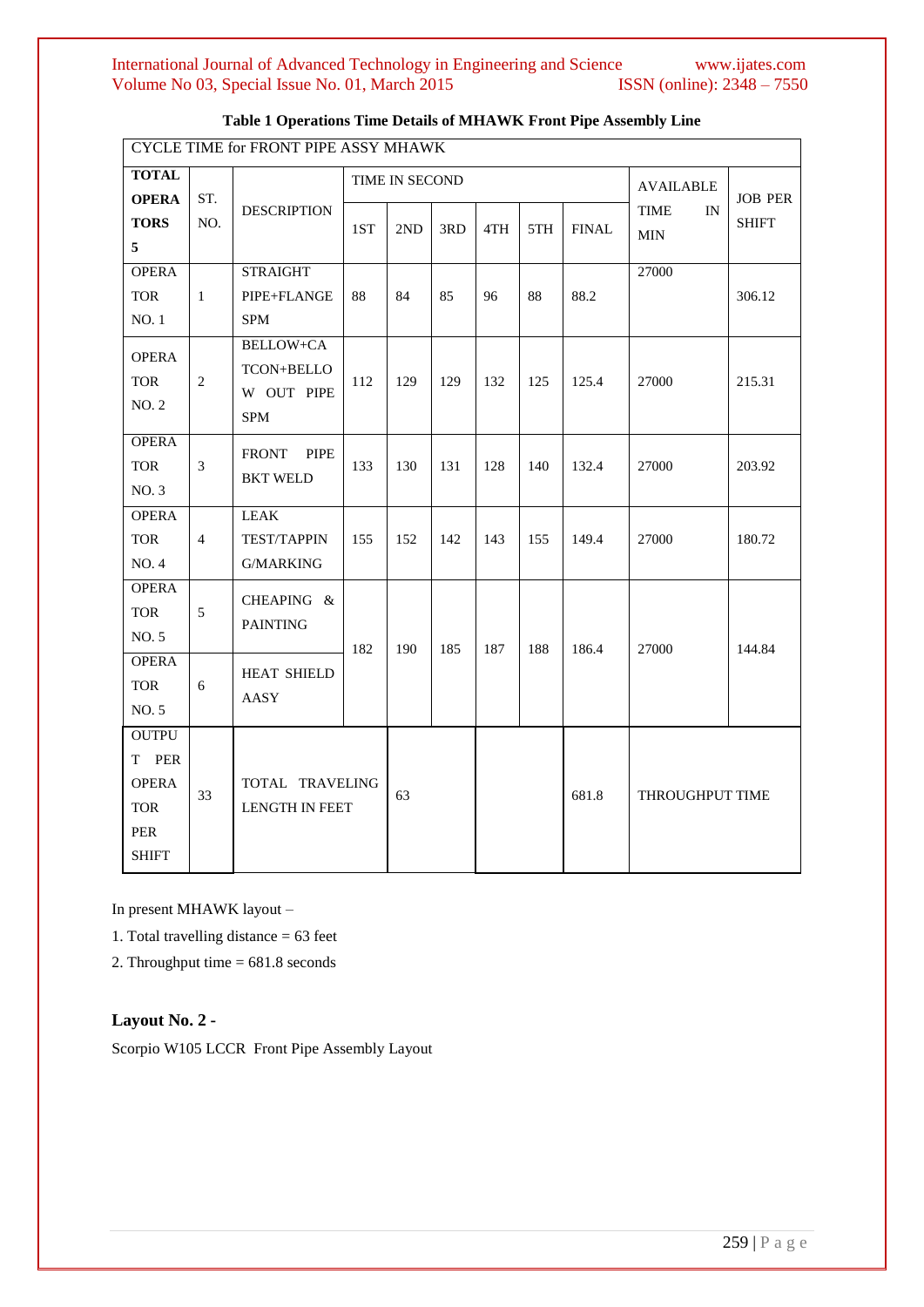International Journal of Advanced Technology in Engineering and Science www.ijates.com Volume No 03, Special Issue No. 01, March 2015 **ISSN** (online): 2348 – 7550 Volume No 03, Special Issue No. 01, March 2015



**Fig.3 Scorpio W105 LCCR Front Pipe Assembly Layout**

| CYCLE TIME for FRONT PIPE ASSY LCCR        |                 |                                                                        |               |                |                             |               |               |                          |                                            |                            |
|--------------------------------------------|-----------------|------------------------------------------------------------------------|---------------|----------------|-----------------------------|---------------|---------------|--------------------------|--------------------------------------------|----------------------------|
| <b>TOTAL</b>                               |                 |                                                                        |               | TIME IN SECOND | <b>AVAILA</b><br><b>JOB</b> |               |               |                          |                                            |                            |
| <b>OPERA</b><br><b>TORS</b>                | <b>ST</b><br>NO | <b>DESCRIPTION</b>                                                     | 1ST           | 2ND            | 3RD                         | 4TH           | 5TH           | Avera<br>ge              | <b>BLE</b><br><b>TIME IN</b><br><b>MIN</b> | <b>PER</b><br><b>SHIFT</b> |
|                                            | $\mathbf{A}$    | LCCR FP Shell<br>TIG Welding                                           | 53.6          | 51             | 49.8                        | 52            | 51            | 51.5                     | 27000                                      | 524                        |
|                                            | B               | Shell Forming                                                          | 41.3          | 41             | 41.8                        | 42            | 41.2          | 41.5                     | 27000                                      | 650                        |
| <b>OPERA</b><br><b>TOR</b>                 | $\overline{C}$  | Shell Sizing                                                           | 18.7          | 18.2           | 18.9                        | 19            | 18.5          | 18.7                     | 27000                                      | 1443                       |
| <b>NO.1</b>                                | D               | Mat<br>Rapping+Brick<br>Stuffing+Stampi<br>ng                          | 78.6<br>$+60$ | $78.2+$<br>59  | $78 + 6$<br>$\mathbf{1}$    | $77.2+$<br>62 | $77.8+$<br>60 | $78 + 6$<br>$\mathbf{1}$ | 27000                                      | 194                        |
| <b>OPERA</b><br><b>TOR</b><br><b>NO. 2</b> | E               | Plate<br>Ass.<br>TACK & Full<br>welding                                | 110           | 115            | 108                         | 119           | 116           | 114                      | 27000                                      | 236                        |
|                                            | $\mathbf F$     | Plate Ass.<br>To<br><b>TACK</b><br>Flange<br>welding<br>$\&$<br>Rework | 45            | 47             | 45.2                        | 48.1          | 45.6          | 46                       | 27000                                      | 586                        |
| <b>OPERA</b><br><b>TOR</b><br>NO. 3        | $\mathbf G$     | SPM Welding                                                            | 61            | 60             | 60                          | 69            | 70            | 64                       | 27000                                      | 421                        |
| <b>OPERA</b><br><b>TOR</b><br>NO. 4        | H               | Mat<br>welding<br>robot                                                | 145           | 145            | 144                         | 146           | 145           | 145                      | 27000                                      | 186                        |
| <b>OPERA</b><br><b>TOR</b><br>NO. 5        | $\mathbf{1}$    | <b>STRAIGHT</b><br>PIPE+FLANGE<br><b>SPM</b>                           | 49            | 50             | 48.8                        | 49.5          | 50.2          | 49.5                     | 27000                                      | 545                        |
|                                            | $\sqrt{2}$      | <b>BELLOW+CAT</b><br>CON+BELLO<br>W OUT PIPE<br><b>SPM DED</b>         | 122           | 120            | 124                         | 126           | 122           | 123                      | 27000                                      | 219                        |

#### **Table 2 Operations Time Details of LCCR Front Pipe Assembly Line**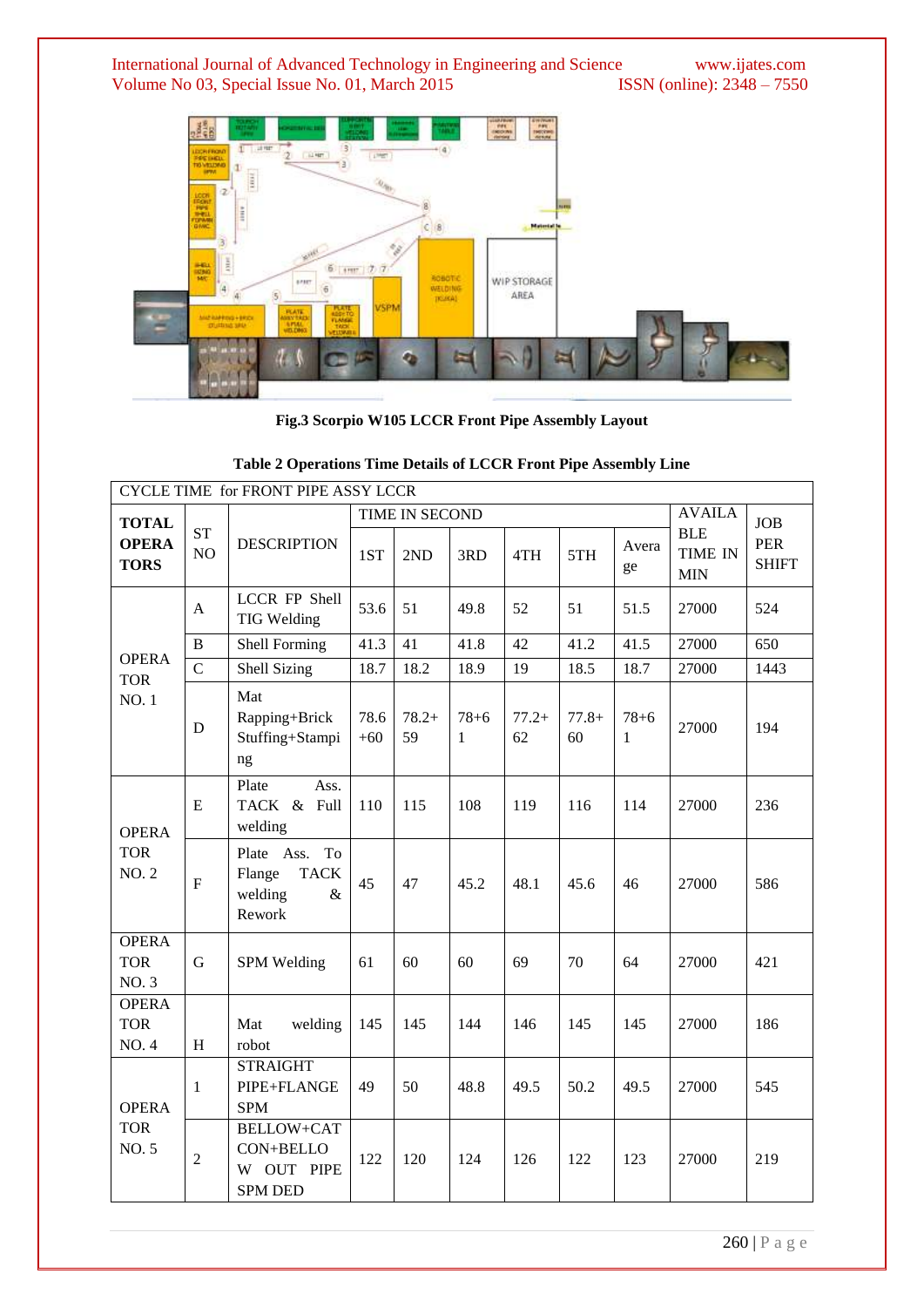| <b>OPERA</b><br><b>TOR</b><br>NO. 6 | 4                                               | <b>LEAK</b><br><b>TEST/TAPPIN</b><br>G/MARKING | 105 | 76 | 90 | 101 | 84 | 91  | 27000                            | 296 |
|-------------------------------------|-------------------------------------------------|------------------------------------------------|-----|----|----|-----|----|-----|----------------------------------|-----|
| <b>OPERA</b><br><b>TOR</b><br>NO. 7 | 5                                               | <b>CHEAPING</b><br>&<br><b>PAINTING</b>        | 71  | 70 | 72 | 71  | 71 | 71  | 27000                            | 380 |
|                                     | 6                                               | <b>HEAT SHIELD</b><br>AASY                     |     |    |    |     |    |     |                                  |     |
| 162.2 Ft                            | <b>TOTAL TRAVELING</b><br><b>LENGTH IN FEET</b> |                                                |     |    |    |     |    | 955 | <b>THROUGHPUT</b><br><b>TIME</b> |     |

In present LCCR layout –

- 1. Total travelling distance = 162.2 feet
- 2. Throughput time = 955 seconds

## **V. PROPOSED LAYOUT FOR SCORPIO W105 MHAWK/LCCR FRONT PIPE ASSEMBLY**



Note .M/C Dimensions include electrical panels dimensions placed on floor

## **Fig. 4 Proposed Layout for W105 MHAWL/LCCR Front Pipe Assembly Line**

In proposed layout, machines are rearranged as per operation sequence which avoids backtracking of component within cell while processing.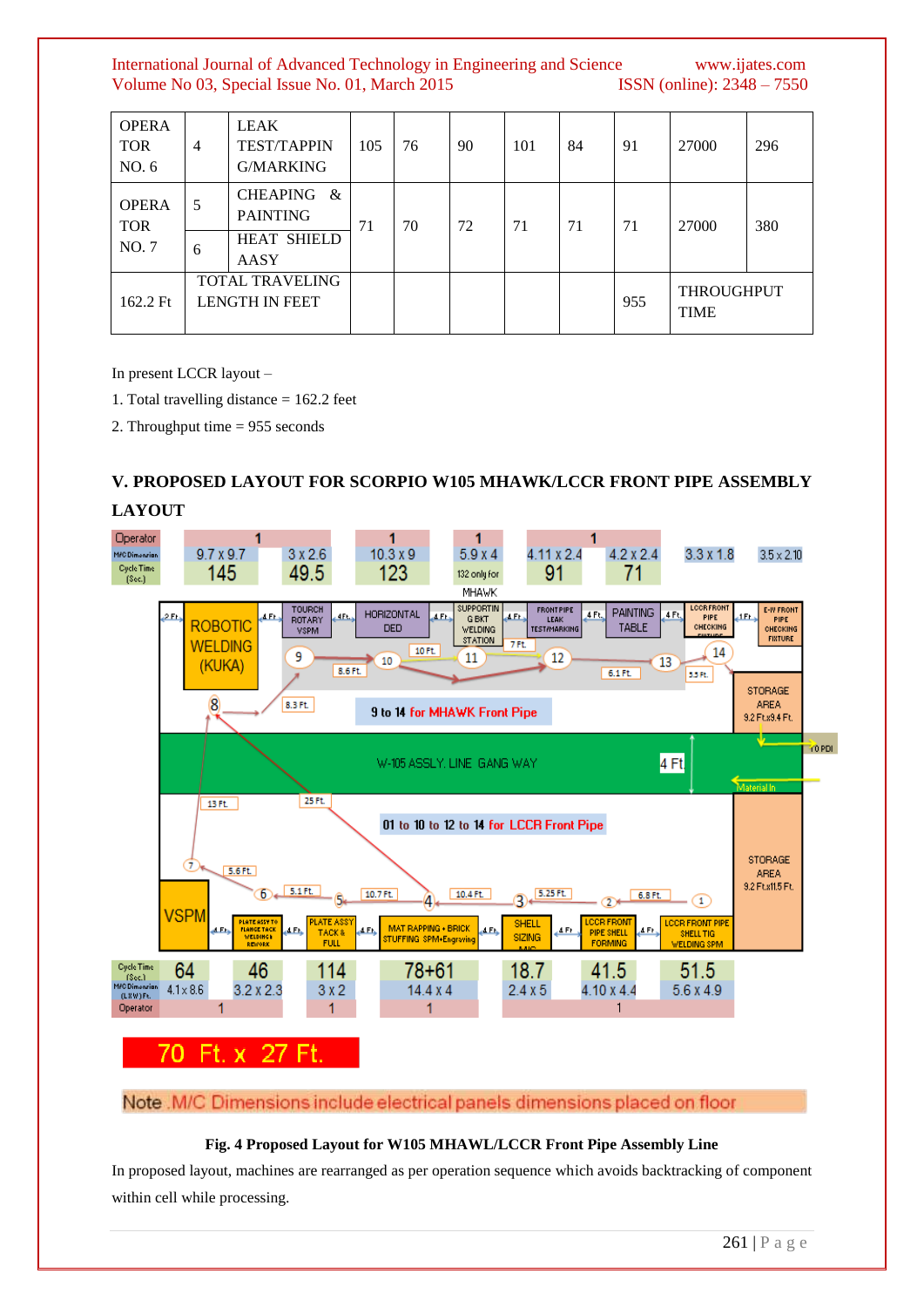## **VI. COMPARISON OF EXISTING & PROPOSED LAYOUT FOR FRONT PIPE ASSEMBLY LINE**

| <b>Shift Time</b><br>7.5 Hours      |                        | 27000 Seconds    |                         | Proposed Job / Shift            |  |
|-------------------------------------|------------------------|------------------|-------------------------|---------------------------------|--|
| <b>Total Cycle Time for LCCR FP</b> |                        | $955$ Sec / Job  | 28 Job / Shift/Operator | $28 \times 7 = 196$ Job / Shift |  |
| Total Cycle Time for MHAWK FP       |                        | $466.5$ Sec /Job | 57 Job / Shift/Operator | $57 \times 3 = 171$ Job / Shift |  |
| <b>Job</b>                          | <b>Operator</b>        |                  |                         | <b>Existing Job / Shift</b>     |  |
|                                     | Existing               | Proposed         |                         |                                 |  |
| <b>LCCR FP</b>                      | 8                      | $\overline{7}$   |                         | 140 Job / Shift                 |  |
| <b>MHAWK FP</b>                     | 5                      | 3                |                         | $140$ Job / Shift               |  |
| <b>Job</b>                          | <b>Material Travel</b> |                  |                         |                                 |  |
|                                     | Existing               | Proposed         |                         |                                 |  |
| <b>LCCR FP</b>                      | 162.2 Ft.              | 126 Ft.          |                         |                                 |  |
| <b>MHAWK FP</b>                     | 43 Ft.                 | 37.2 Ft.         |                         |                                 |  |

#### **Table 3 Capacity Utilization of Cell**

#### **Tabe 4 Manpower Requirement**

| <b>Operator Required (LCCR)</b>                                                             |
|---------------------------------------------------------------------------------------------|
| Time /Operator=27000 Sec./ (28 Job x 7 M/c Combined) = 137.75 Sec.                          |
| Operator Required = Available Time/ (Total Job/Shift* No. of $M/C$ ) = 955 / 137.75 = 6.93  |
| <b>Operator Required (MHAWK)</b>                                                            |
| Time /Operator=27000 Sec./ (57 Job x 3 M/c Combined) = 157.89 Sec.                          |
| Operator Required = Available Time/ (Total Job/Shift* No. of $M/C$ ) =466.5 / 157.89 = 2.95 |

#### **VII. CONCLUSION**

## **7.1 Evaluation for Effective Layout**

1. Plant layout is a plan of, or the act of planning, an optimum arrangement of industrial facilities, including personnel, operating equipment, storage space, materials handling equipment, and all other supporting services, along with the design of the best structure to contain these facilities.

2. Because plant layout covers a wide range of activities, the criteria used to evaluate plant layout must necessarily vary from one problem to another. Thus, the term "optimum" in the definition refers to planning the best layout by whatever criteria may be chosen to evaluate it. In one problem the criterion may be the amount of materials handling; thus, the optimum arrangement should have a minimum number of handlings. In another problem the criterion may be the overall costs of processing through a particular department; thus, the optimum arrangement should minimize this overall cost.

3. It is quite possible that an optimum solution to a layout problem might maximize the output of a given set of facilities with little regard to overall costs. Of course, it was the urgent demand for war materials that brought about this rather unusual situation.